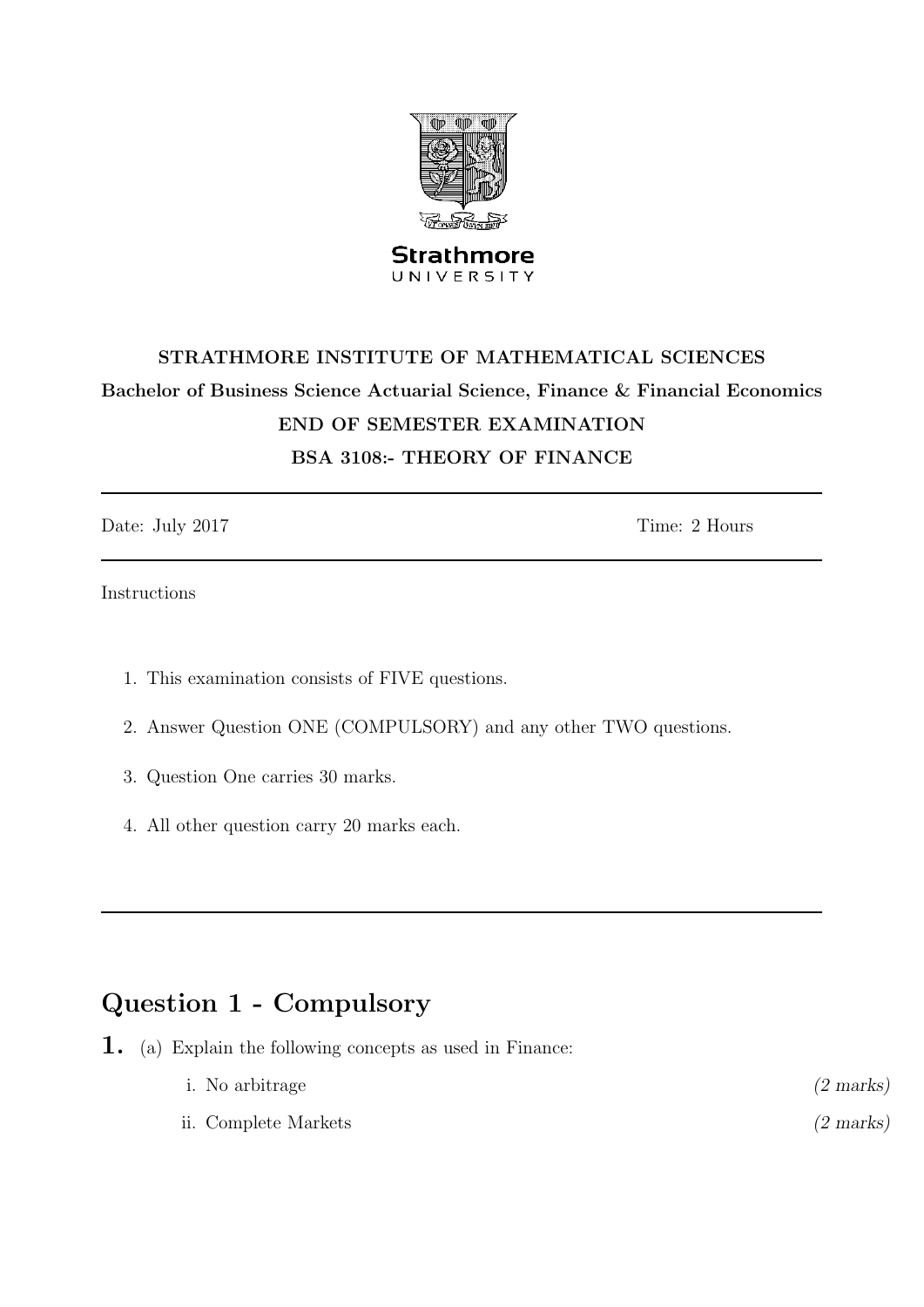- (b) Differentiate between Loss aversion and Risk aversion. What are the implications of Loss aversion for investment decision making. (4 marks)
- (c) Identify which forms of market efficiency (if any) do the following observations about financial markets violate. Explain why.
	- i. "The price of a stock can trace out a pattern that looks like a left shoulder (small rise and fall), followed by a head (larger rise and fall in price), followed by a right shoulder (another small rise and fall). In order for it to be a proper headand-shoulders pattern, technical analysts require the trading volume during the left shoulder period should be higher than during the right shoulder period. Research indicates that abnormal stock returns after such a pattern is observed are negative and significant." (3 marks)
	- ii. Recent finance literature has shown that stocks with high idiosyncratic risk (estimated using past year of daily data) earn significantly lower abnormal returns according to the CAPM than do stocks with low idiosyncratic risk. (3 marks)
- (d) Define a vector of expected returns for N assets as  $\mu_p = \mathbf{X}'\mathbf{r}$  where **X** is an  $N \times 1$ vector of portfolio weights and **r** is an  $N \times 1$  vector of asset returns. Solve for the optimal portfolio weights if, in addition to the usual constraint of  $X<sup>'</sup>1 = 1$ , the investor requires the portfolio to yield an expected return threshold  $\bar{r}$ . (7 marks)
- (e) Suppose that a investor has Constant Absolute Risk Aversion (CARA) utility. This means that the Absolute Risk Aversion Coefficient (denoted  $\alpha(w)$ ) is constant at every level of wealth.

Consider the following utility function:

$$
u(w) = -exp(-\alpha w)
$$

where w denotes the consumer's wealth level,  $\alpha$  is the absolute risk aversion coefficient. The individual has a certainty equivalent of  $w - \pi$  where  $\pi$  is the risk premium he is willing to pay to avoid a gamble  $\varepsilon$ , i.e.

$$
u(w - \pi) = E[u(w + \varepsilon)]
$$

Verify that the fraction of wealth he will pay to avoid a gamble that is proportional to wealth is independent of initial wealth  $w_0$  (5 marks)

(f) An analyst has a dataset of monthly returns of the following securities: SPY, representing large cap stocks; IWM, representing small cap stocks; VWO, representing emerging markets; LQD, representing investment-grade, taxable, fixed income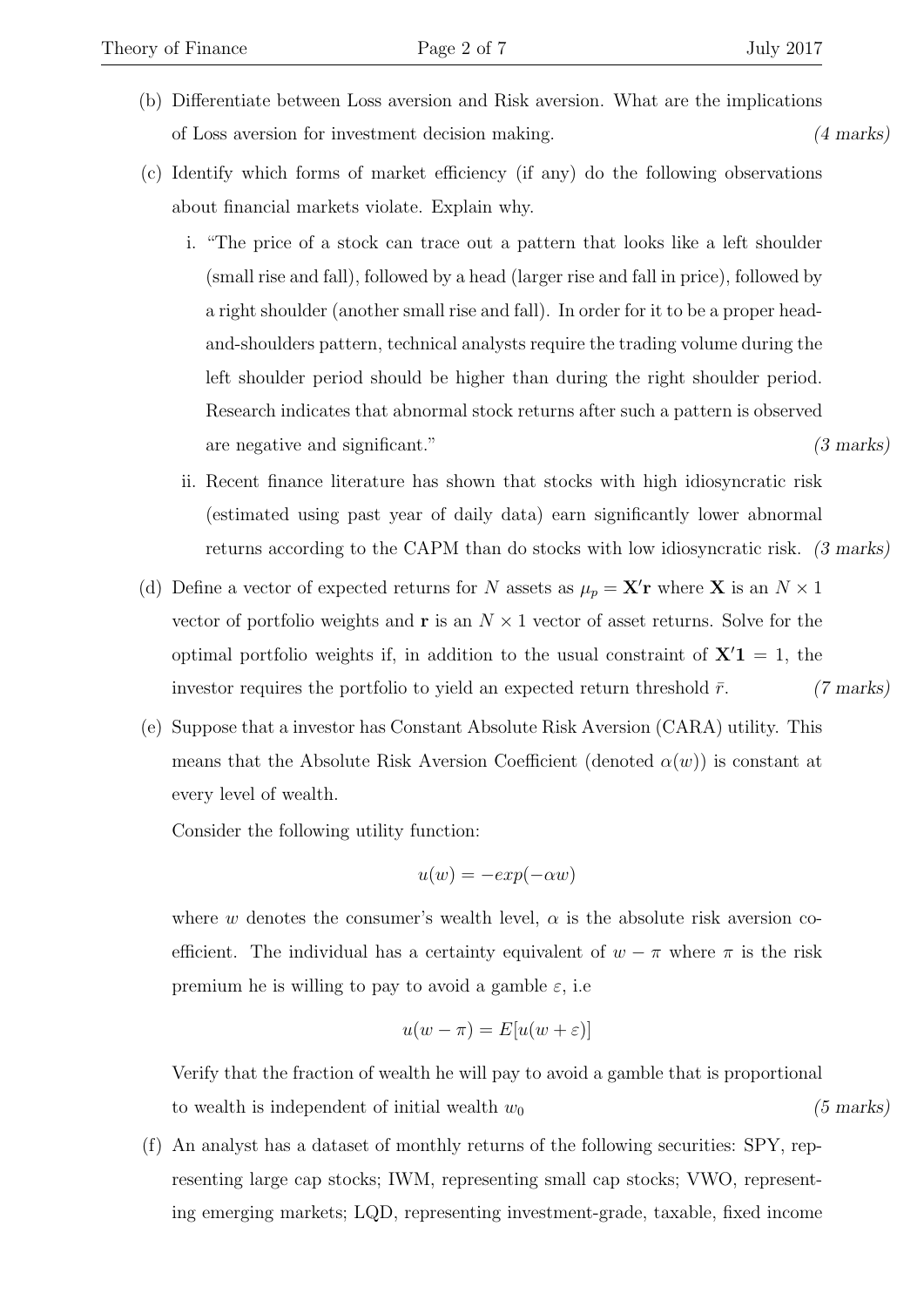securities and HYG, representing non-investment-grade, taxable, fixed income securities.

He is interested in creating the optimal asset allocation from the assets above, and comes up with the data in the following table:

|        | Portfolio X           |        |        |        |        |        |        |        |          |
|--------|-----------------------|--------|--------|--------|--------|--------|--------|--------|----------|
|        |                       | A      | C      | D      | Е      | F      | G      | н      |          |
|        | <b>Average return</b> | 0.20%  | 0.40%  | 0.50%  | 0.60%  | 0.70%  | 0.75%  | 0.80%  | $0.90\%$ |
|        | <b>Std Deviation</b>  | 2.55%  | 2.49%  | 3.21%  | 3.61%  | 4.08%  | 4.36%  | 4.66%  | 5.33%    |
|        | <b>Slope</b>          | 0.0785 | 0.1608 | 0.1557 | 0.1660 | 0.1716 | 0.1720 | 0.1719 | 0.1689   |
|        | <b>SPY</b>            | 9%     | 0%     | $0\%$  | $0\%$  | 0%     | 0%     | $0\%$  | 0%       |
|        | <b>IWM</b>            | 7%     | 4%     | 0%     | $0\%$  | $0\%$  | 0%     | $0\%$  | 0%       |
| eights | VWO                   | $0\%$  | 13%    | 20%    | 27%    | 38%    | 44%    | 50%    | 61%      |
| ≥      | LQD                   | 10%    | 43%    | 60%    | 73%    | 62%    | 56%    | 50%    | 39%      |
|        | <b>HYG</b>            | 74%    | 41%    | 20%    | $0\%$  | 0%     | $0\%$  | $0\%$  | 0%       |

From the TABLE, which should he choose? Select one from A to I and justify your answer using arguments from Modern Portfolio Theory

(4 marks)

Total for Question 1: 30 marks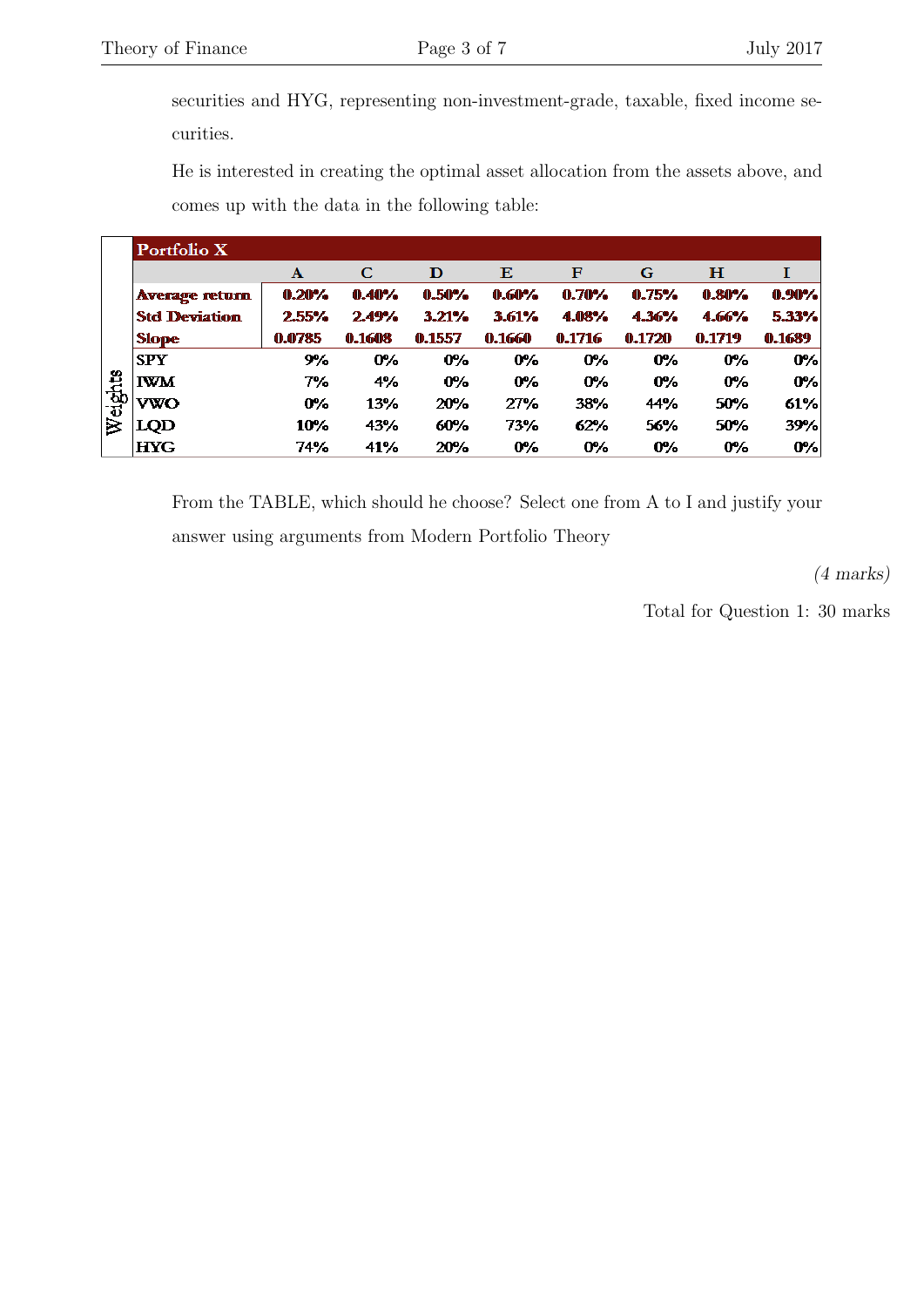- 2. (a) A non-dividend paying stock currently trades at KES. 100. Your market forecasts lead you to conclude that after three months the stock price may either increase to KES. 110 with a 60% probability or decrease to KES. 85 with a probability of 40%. The continuously compounded risk free rate is 12% p.a. A European Call option could be written on the stock with maturity is 6 months and the strike price KES. 99
	- i. Explain whether there is arbitrage in the market (3 marks)
	- ii. Using the Binomial Option Pricing Model (BOPM) and the concept of Put-Call Parity Calculate the price of a standard European Put option written on the underlying with a similar maturity and strike price to the Call Option described above. (7 marks)
	- (b) i. Prove that if  $f(u)$  is a strictly increasing and concave function, then the utility function  $g(w) = f(u(w))$  is more risk averse than the utility function  $u(w)$ . (6 marks)
		- ii. Comment on the risk preference attributes of an investor who has the following utility function using the Arrow Pratt framework

$$
u(w) = \frac{\rho}{1-\rho} \left(\frac{w-\xi}{\rho}\right)^{1-\rho}
$$

for a constant  $\xi$  and a constant  $\rho$  with  $\rho \neq 0$  and  $\rho \neq 1$  (4 marks)

Total for Question 2: 20 marks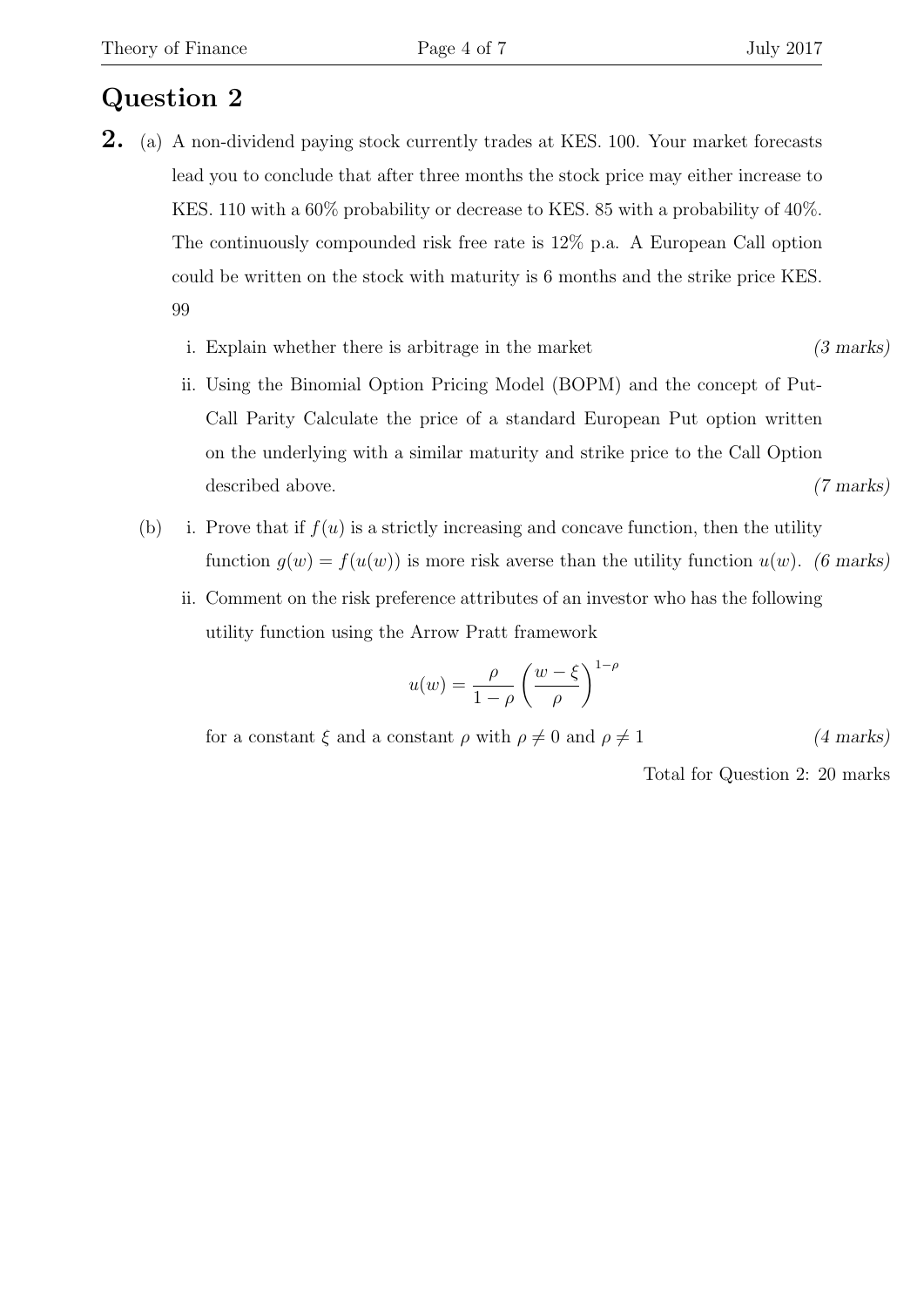- 3. (a) Suppose there are three states and three securities have the following payoff vectors in state S;  $X_S = [x_1, x_2, x_3]$  where  $X_1 = [6, 6, 2]$ ,  $X_2 = [3, 0, 0]$ , and  $X_3 = [0, 3, 1]$ . Assume you can buy or sell fractions of a share. Prove that this market is complete or otherwise. (4 marks)
	- (b) Suppose that the CAPM holds. Expected annual returns and betas a=of assets A and B are:  $E[R_a] = 14\%, E[R_b] = 7.25\%, \beta_A = 2, \beta_B = 0.6$ . The Sharpe ratio of the market portfolio is 0.25.
		- i. Calculate the risk free rate and the market risk premium? (2 marks)
		- ii. Calculate the standard deviation of the market portfolio? (2 marks)
		- iii. Stock C has a beta of 1.2 and is expected to pay a liquidating dividend of \$500 in a year. There are no other cash flows that the company will generate. Calculate the current price of C. (2 marks)
		- iv. You are considering forming a portfolio of stocks D and E. You notice that a portfolio with equal weights in the two stocks has the lowest variance of any portfolio of D and E. The two stocks have positive betas and there returns are uncorrelated, but Stock D is more correlated with the market than Stock E i.e  $\rho_{DM} > \rho_{EM}$ , where M denotes the market portfolio. Explain which stock has a higher expected return. (3 marks)

| Return $(1)$ $(\%)$ Probability $(1)$ Return $(2)$ Probability $(2)$ |    |    |
|----------------------------------------------------------------------|----|----|
| 8.33                                                                 |    | 50 |
| 91.67                                                                | 20 | 50 |

(c) Two assets have the following distribution of returns:

i. Calculate the following for each asset. Where necessary assume a benchmark return of 0%

| $\alpha$ ) Variance     | $(1 \text{ mark})$ |
|-------------------------|--------------------|
| $\beta$ ) Semi-variance | $(1 \text{ mark})$ |

- $\gamma$ ) Shortfall probability (1 mark)
- ii. Which asset would an investor with a quadratic utility function choose. Ex- $\alpha$  plain.  $(2 \text{ marks})$
- iii. Explain why variance of return is frequently used as a measure of risk. (2 marks)

Total for Question 3: 20 marks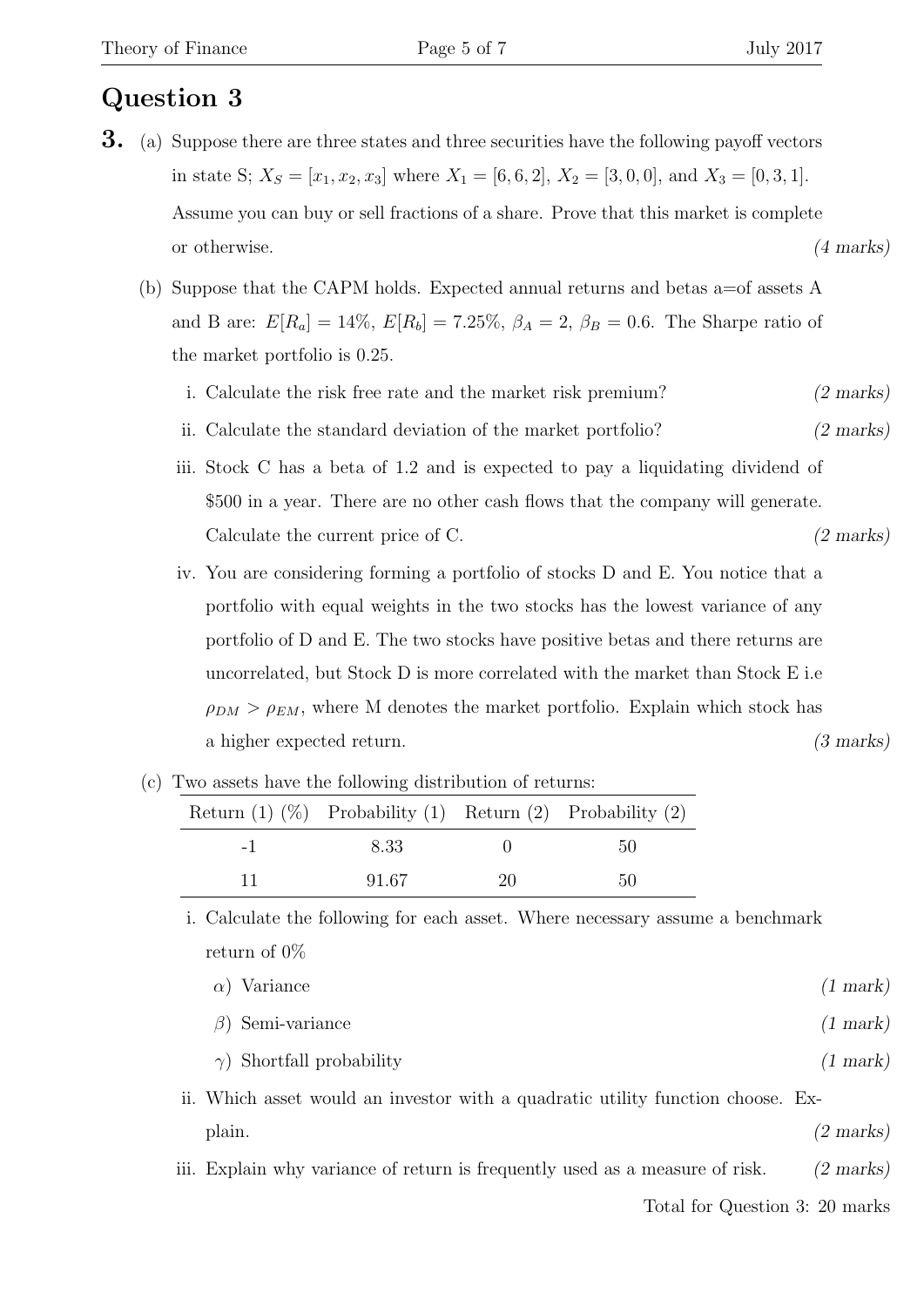- 4. (a) Suppose you have the following utility function  $U(C_0, C_1) = (C_0 C_1)$ , where  $C_0$  is today's consumption and  $C_1$  is tomorrow's consumption. You are endowed with  $Y_0$  $= 12$  today and nothing tomorrow. There is a production opportunity that if  $I_0$  is invested today, then the output tomorrow would be  $f(I_0) = 40I_0^{\frac{1}{2}}$ . There is also a capital market where lending and borrowing rate of interest is  $r = \frac{1}{3}$  $\frac{1}{3}$ , i.e., if you borrow (or lend) 1 unit of good today, you will pay (or be paid)  $\frac{4}{3}$  units of goods tomorrow.
	- i. Suppose you have access to the production opportunity but do not have access to the capital market,
		- $\alpha$ ) How much should you invest in the production? (3 marks)
		- $\beta$ ) What is your optimal consumption plan? (3 marks)
	- ii. Now suppose you have access to both the production opportunity and the capital market, what is your optimal consumption plan? (6 marks)
	- (b) In their famous "Financial Modelers Manifesto" of 2009 Emanuel Derman and Paul Wilmott made the following comments about financial modeling:

"Models are at bottom tools for approximate thinking; they serve to transform your intuition about the future into a price for a security today. Our experience in the financial arena has taught us to be very humble in applying mathematics to markets, and to be extremely wary of ambitious theories, which are in the end trying to model human behavior. We like simplicity, but we like to remember that it is our models that are simple, not the world. We do need models and mathematics you cannot think about finance and economics without them but one must never forget that models are not the world. Whenever we make a model of something involving human beings, we are trying to force the ugly stepsister's foot into Cinderella's pretty glass slipper. It doesn't fit without cutting off some essential parts. And in cutting off parts for the sake of beauty and precision, models inevitably mask the true risk rather than exposing it. The most important question about any financial model is how wrong it is likely to be, and how useful it is despite its assumptions. You must start with models and then overlay them with common sense and experience"

Using the **Arbitrage Pricing Theorem** as an example critically discuss the foregoing comments. Be careful to define all the assumptions and notations used. (8 marks)

Total for Question 4: 20 marks